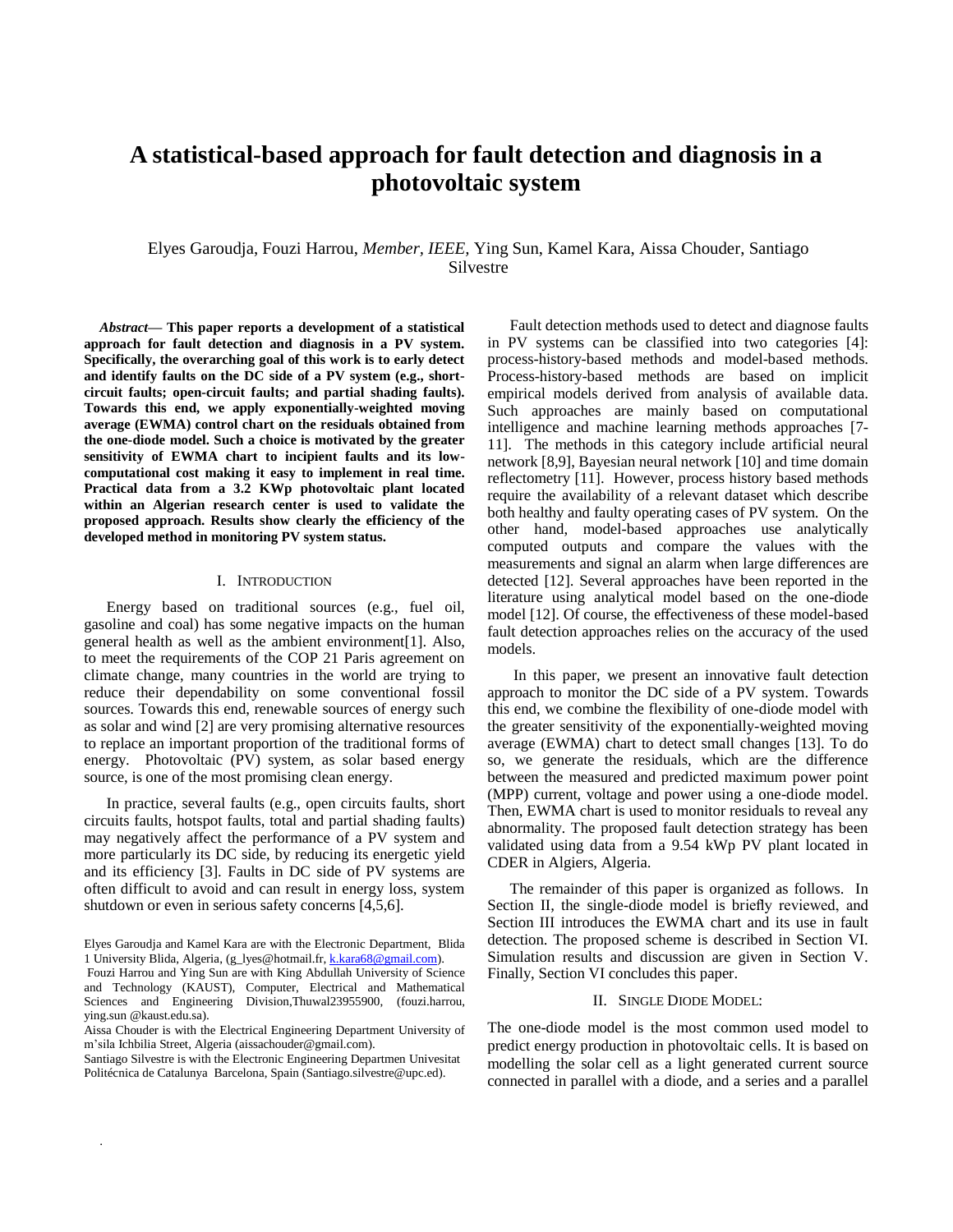

Fig.1. One-diode model of the solar cell/PV module.

The one-diode model is defined to determine the resulting current and voltage, given the parameters of a solar cell.

$$
I = I_{ph} - I_0 \left( exp \left( \frac{q(V + R_s I)}{nKT} \right) - 1 \right) - \frac{V + R_s I}{R_{sh}} \qquad (1)
$$

where I and V denote the solar cell's generated current and voltage respectively; I<sub>ph</sub>: the photo generated currents; I<sub>0</sub>: the dark saturation currents; n: the diode's ideality factor;  $R_s$  and  $R_{sh}$  are the series and shunt resistances respectively; K: Boltzmann constant  $(1.38064852 \times 10^{-23} \text{ J K}^{-1})$ ,

T: The cell temperature and q is the electronic charge  $(1.60217662 \times 10^{-19} \text{ C}).$ 

As it can be seen from (1), the accuracy single diode model is heavily based on five unknowns electrical parameters  $(I_{ph}$ ,  $I_0$ , n,  $R_s$  and  $R_{sh}$ ), hence the great importance of identifying correctly their corresponding values.

# III. EWMA CONTROL CHART THEORY:

The EWMA is constructed based on exponential weighting of available observations, a design that provides improved sensitivity to small changes in the mean of a multivariate process [14]. The EWMA chart has been originally introduced by Roberts et al in [15], then it has been significantly applied in time series analysis [16-19]. Assuming that  $\{x_1, x_2, \ldots, x_n\}$  are the monitored process's collected individual observations, therefore, the statistics of EWMA control chart is computed as follow:

$$
\begin{cases} z_{t} = \lambda x_{t} + (1 - \lambda) z_{t-1} & \text{if } t > 0 \\ z_{0} = \mu_{0} & \text{if } t = 0 \end{cases}
$$
 (2)

where  $\mu_0$  and  $\lambda$  are the mean of the free-fault process's data and the forgetting parameters respectively;  $x_t$  is actual time observation of the monitored process and  $z_t$  denotes the EWMA statistic (EWMA's output). The forgetting parameter,  $\lambda \in (0, 1]$  determines how fast EWMA forgets the data history.

Indeed, small value of the forgetting parameter  $\lambda$  is suitable to be used to detect relatively small change in the process mean, while a large value of this parameter should be chosen to detect relatively large change in process mean [16,19].

Using this control chart, the process under monitoring will be declared out of control at time *t* if its monitored statistic  $z_t$  is outside the control limit, otherwise, it will be considered under control. Where LCL and UCL are EWMA's lower and upper control limits respectively, and they are computed as follow:

$$
\begin{cases}\n\text{LCL} = \mu_0 - \text{L}\sigma_{Z_t} \\
\text{UCL} = \mu_0 + \text{L}\sigma_{Z_t}\n\end{cases} (3)
$$

where  $\mu_0$  is the mean of the free-fault dataset; L is the control limits' width and which defines the limit of confidence (usually L=3; which corresponds to a false alarm rate of 0.27%).  $\sigma_{z_i}$  is the standard deviation and it is computed as:

$$
\sigma_{z_i} = \sigma_0 \sqrt{\frac{\lambda}{(2-\lambda)} \Big(1 - \big(1-\lambda\big)^{2t}\Big)}
$$
 (4)

 $\sigma_0$  defines the free-fault dataset's standard deviation.

#### IV. FAULT DETECTION AND DIAGNOSIS STRATEGY:

The procedure of using EWMA for fault detection in PV system is summarized as follows:

#### **(a) Compute residuals using fault-free data:**

In this step, we compute residuals, which are defined as difference between the measured and predicted data obtained from simulated model.

$$
Res(X) = X_{Real} - X_{pred}
$$
 (5)

where:  $Res(X)$  is the residual of X,  $X_{Real}$  and  $X_{Pred}$  are the real measurement and the prediction values of X, respectively. The real measured data are collected from the real system under operation and their predicted values are obtained from a simulated model via a PSIMTM/MatlabTM Co-simulation. Indeed, to simulate the PV array via the cosimulation, we first identify the five electrical parameters  $[I_{ph}, I_0, n, R_s, R_{sh}]$  of a PV module. Then, we construct the simulation model, and compute the residuals of MPP coordinates  $(I_{\text{mpp}}$ ,  $V_{\text{mpp}}$  and  $P_{\text{mpp}}$ ). This step 1 can be summarized as follow:

 Identify the five unknown electrical parameters of the employed PV module based on an efficient heuristic optimization technic, Artificial Bee Colony (ABC) algorithm [20-22].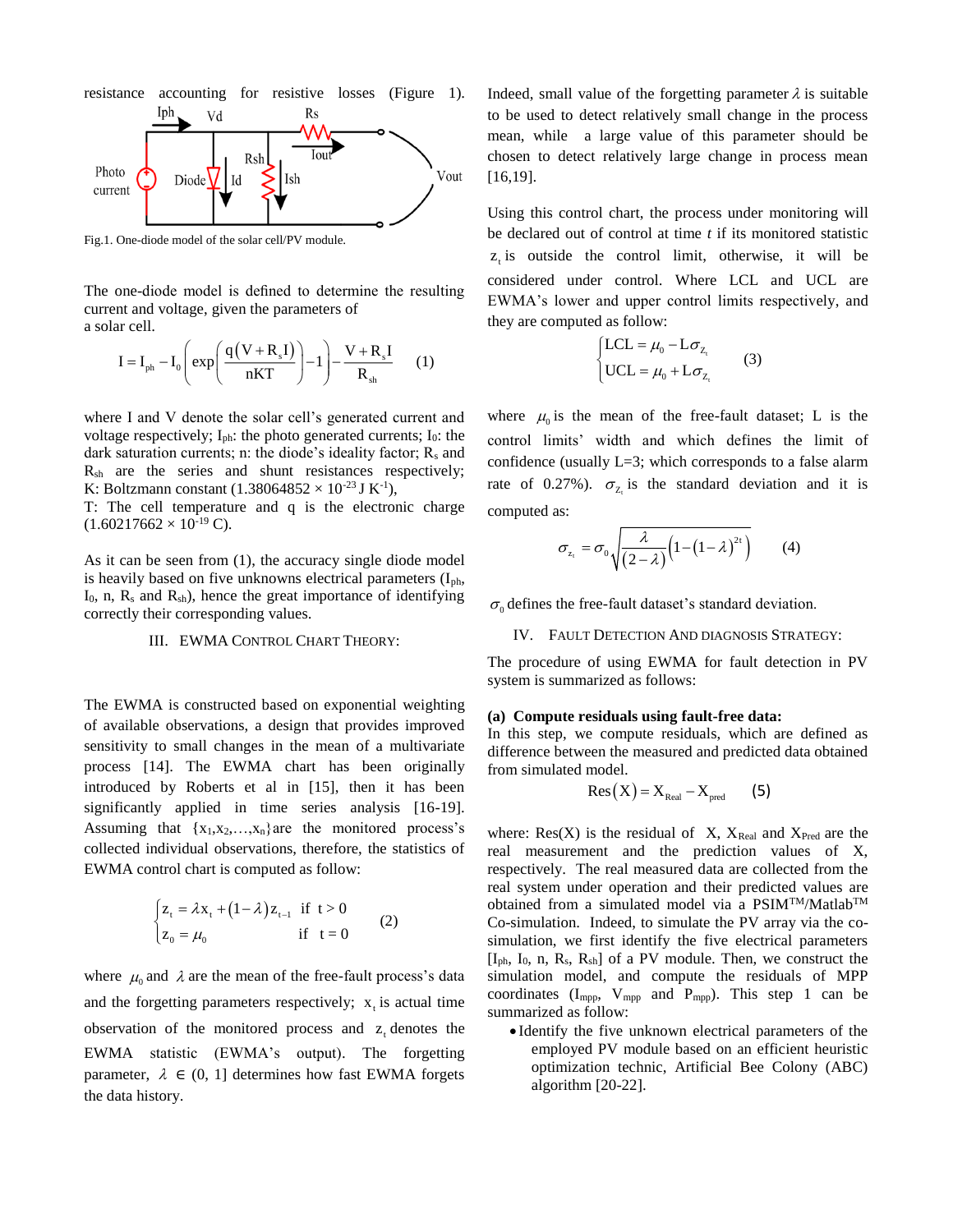- Simulate the employed PV array under  $PSIM<sup>TM</sup>/Matlab<sup>TM</sup>$  co-simulation for a free-faulty (healthy) operating case and store the MPP coordinates of current Impp, Voltage Vmpp and Power Pmpp as the predicted dataset.
- Compute the residuals of the three stored attributes (Res(Impp); Res(Vmpp); Res(Pmpp) ) based on the real measured and the predicted data.

# (**b) Compute EWMA control limits:**

In the second step, we compute EWMA control limits for each variable separately (i.e., residuals of DC output current,  $Res(I_{mpp})$ , voltage,  $Res(V_{mpp})$ , and power,  $Res(P_{mpp})$ . The control limits for each are denotes as follows (LCL<sub>Impp</sub>, UCL<sub>Impp,</sub> LCL<sub>Vmpp</sub>, UCL<sub>Vmpp</sub>, LCLPmpp, UCLPmpp,,)

# **(c) Compute EWMA statistic for a new data:**

In this phase, testing MPP data of current, voltage and power from the monitored PV system are used to generate residual vectors of current, voltage and power using (5). Then, we compute EWMA monitoring statistics  $(Z_{\text{Impp}}$ ,  $Z_{\text{Vmpp}}$  and  $Z_{P<sub>mono</sub>}$ ) based on the previously computed residual vectors using Equation (2).

#### **(d) Check the fault occurrence and diagnose its nature:**

When a new sample is available, calculate EWMA based on the ODM model. If EWMA statistics exceeds the confidence limit obtained in the previous step, then a fault is detected. To identify the type of fault we the procedure summarized in Figure 2.



Fig. 2. Fault detection and diagnosis strategy

# V. SIMULATION RESULTS:

The aim of this section is to assess the efficiency of the proposed method. Toward this end, real meteorological conditions of works (Temperatures (T) and Irradiance (G)) and MPP coordinates  $(I_{\text{mpp}}, V_{\text{mpp}}, \text{ and } P_{\text{mpp}})$  collected from an actual 3.2 KWp PV plant located within an Algerian Research center (Centre du Développement des Energies Renouvelables (CDER) of Algiers) [23] have been used. This PV plant is composed of two parallel strings of fifteen PV modules type Isofoton 106W-12V for each string. The real collected data corresponds to a free-faulty (healthy) system's MPP data of June 24, 2008 day.

As described above, the first step consists in computing the MPP coordinates' residuals (Res  $(I_{\text{mpp}})$ , Res  $(V_{\text{mpp}})$  and  $Res(P_{mpp})$ ) which is denoted as the subtraction of the real measure value to the predicted based simulation model value of the corresponding attributes.

In this study, the used simulation model is a PSIM<sup>TM</sup>/Matlab<sup>TM</sup> Co-simulation model of the 3.2 KWp PV plant of CDER. However, to reach the simulation goal, the five unknown electrical parameters  $(I_{ph}, I_0, n, R_s$  and  $R_{sh}$ ) of its PV module (isofoton 106w-12v) should be accurately identified. To identify unknown electrical parameters of the isofoton 106w-12v PV module, we used a real measured I-V characteristic and an efficient heuristic optimization Algorithm, Artificial Bee Colony (ABC) [20]. The selected parameters are given in table I:

TABLE I. Isofoton 106W-12V PV modules' identified parameters

| Parameters $ I_{ph}[A] $ $I_{0}[A]$ |                                  |  |                | $n \mid R_s[\Omega] \mid R_{sh}[\Omega] \mid RMSE$ |
|-------------------------------------|----------------------------------|--|----------------|----------------------------------------------------|
| <b>Values</b>                       | $6.54$   1.11e-05   1.66   0.147 |  | $1202.6$ 0.015 |                                                    |

where RMSE is the root mean square error between the real measured current, and the predicted based ABC algorithm.

Once the five parameters have been identified, the employed PV plant's model is validated. Validation step is achieved by introducing the identified parameters to the model, then simulate this last under the same meteorological conditions (T and G) as the measured ones. Finally, the real measured MPP power is compared to the simulated one, as can be appeared in Figure 3.



Fig. 3. Real measured versus simulated MPP power.

It can be seen from Figure 3 that the constructed model describes the real behavior of the monitored PV array.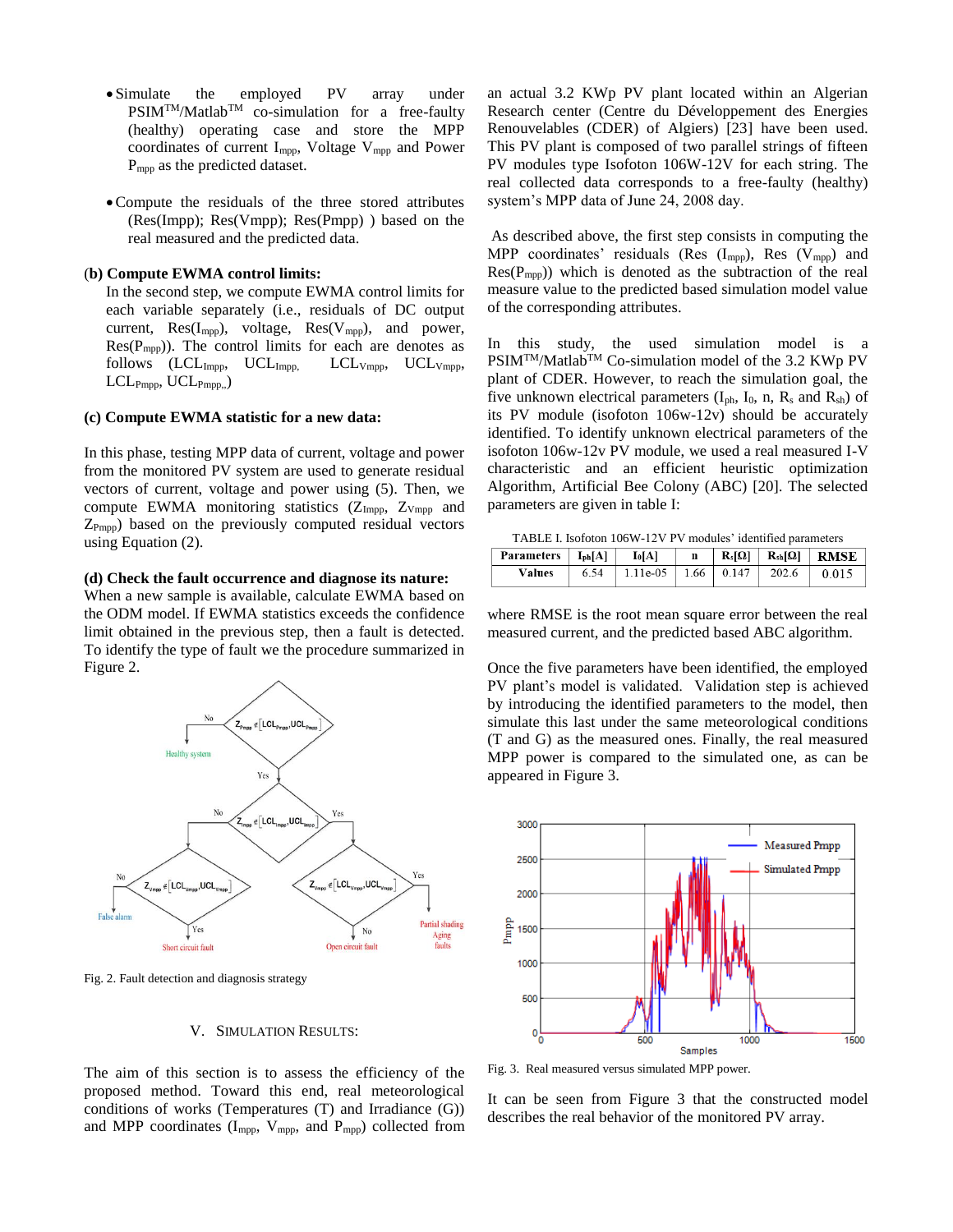After that, the MPP coordinates' residuals of the free-fault PV system are computed based on (5) using the real measured and the predicted data.

Based on these free-fault system's residuals, EWMA's lower and upper control limits, LCL and UCL, for each one of the three attributes ( $I_{\text{mpp}}$ ,  $V_{\text{mpp}}$  and  $P_{\text{mpp}}$ ) are computed using (3).

Free-fault system's monitoring statistics should be also calculated based on (2) to check if they are inside the control limits (LCL and UCL).

Simulation results in terms of free-fault system's MPP residuals computations are depicted in *Fig.* While, monitoring statistics and theirs corresponding control limits are depicted in *Fig. 5.*

Based on EWMA control chart in monitoring, we should expect that for the three attributes  $(I_{\text{mpp}}, V_{\text{mpp}})$  and  $P_{\text{mpp}}$ ), their monitoring statistics data will lie within lower and upper EWMA's control limits.

Results from *Fig. 5* show clearly the simulation model's aptitude to describe the free-fault operation case. This conclusion has been directly drawn on the fact that the three monitoring statistics are inside their corresponding EWMA control limits.

Up to now, we have computed the MPP coordinates' residuals and theirs corresponding EWMA's control limits of the free-fault operating PV system.

The goal of the third step is to test the aptitude of our method to detect the DC side faults' occurrence. To this end, three faulty operating cases have been simulated: five modules short-circuited in one string; string completely open-circuited from the array; and finally four modules partially-shaded in the first string operating cases.

The simulated MPP coordinates of the faulty operating cases, will be then used to compute the monitoring statistics for each faulty operating case based on (2).

To test the efficiency of the proposed method, free-fault operation case followed by faulty operation case has been simulated in the following manner:

- Samples from first observation till number 300 correspond to the free-faulty case, while the remaining corresponds to the faulty case (shortcircuit and open circuit faults).
- Samples between observation number 150 and 250 corresponds the faulty operations case (partial shading).

Healthy (free-fault) and faulty systems' monitoring statistics are depicted against free-fault's system EWMA control limits for the three faulty operating cases in *Fig. 6*, *Fig. 7* and *Fig. 8* respectively.



Fig. 5. Monitoring results of EWMA chart for MPP current (a), MPP voltage (b) and MPP power (c) under normal operating conditions.



Fig. 6. Monitoring results of EWMA chart for MPP current (a), MPP voltage (b) and MPP power (c) in the presence of five modules shortcircuited fault.



Fig. 7. Monitoring results of EWMA chart for MPP current (a), MPP voltage (b) and MPP power (c) in the presence of string completely open-



Fig. 8. Monitoring results of EWMA chart for MPP current (a), MPP voltage (b) and MPP power (c) in the presence of four modules partially shaded in the array faulty case.

Finally, faults detections and diagnosis strategy has been proved its high efficiency according to the simulations results.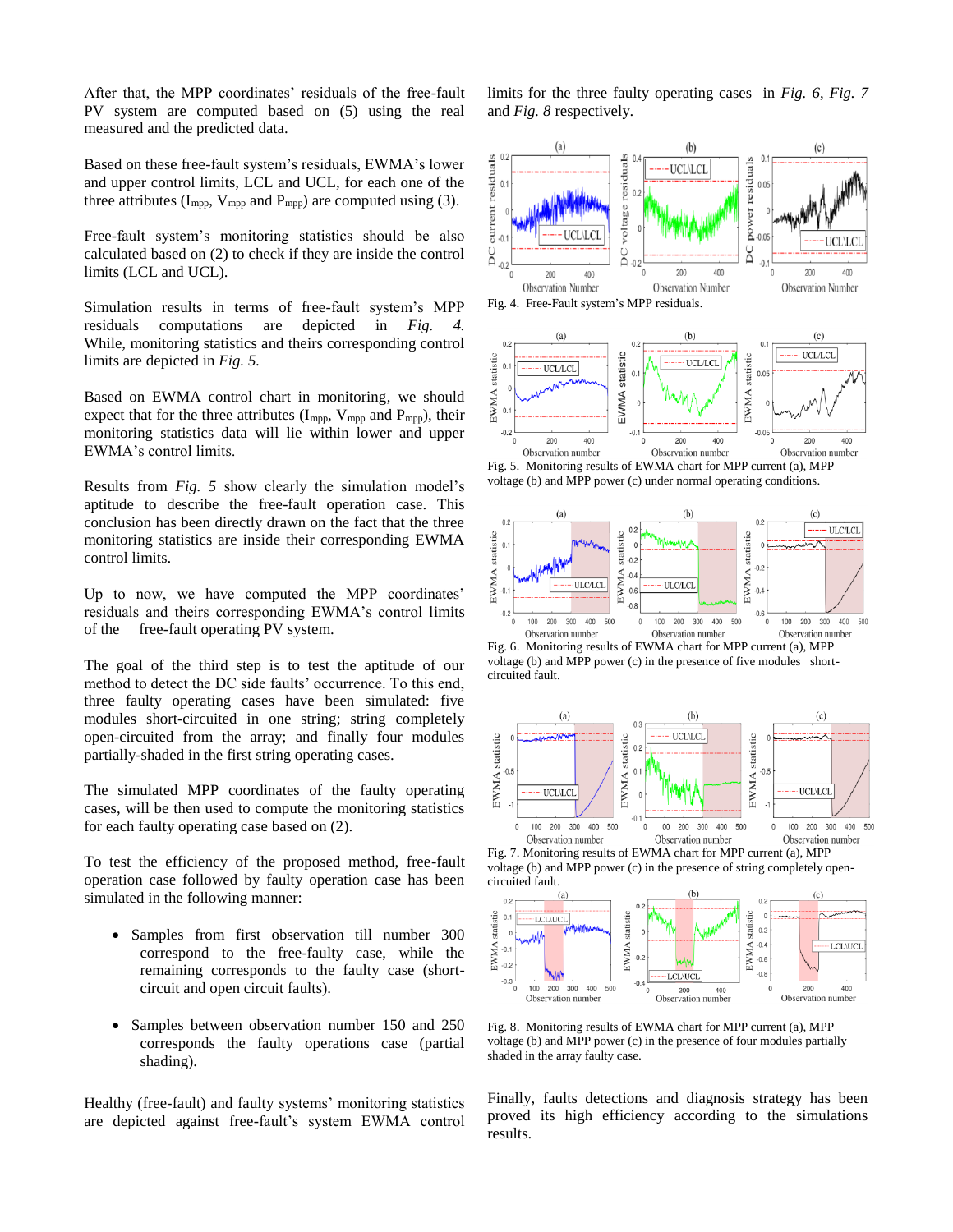In fact, since EWMA monitoring statistic of power was inside the free-fault system control limits during its normal operation, then, they move outside these boundaries once a fault has been occurred (*Fig. 6 (c)*, *Fig. 7 (c)*, and *Fig. 8 (c)*).

While, faults diagnosis has been achieved correctly based on the explained topology from flowchart depicted in *Fig. 2* as follows:

Short circuit fault will be declared if the current monitoring statistics  $(Z_{\text{Impp}})$  are inside the free-fault system control limits while the voltage ones (Z<sub>Vmpp</sub>) are outside them (*Fig. 6 (a; b)*)

Open circuits faults will be triggered if the voltage monitoring statistics  $(Z_{Vmpp})$  are inside the free-fault system control limits while the current ones  $(Z_{\text{Impp}})$  are outside them *(Fig. 7 (a; b))*

While partial shading of modules faults will be declared when both current and voltage monitoring statistics exceed the free-fault system's control limits (*Fig. 8 (a; b)).*

Finally, the developed method generates a false alarm when  $Z_{Pmpp}$  are outside the free-fault system's control limits while the two others  $(Z_{\text{Impp}}$  and  $Z_{\text{Vmpp}})$  are inside their corresponding free-fault system's EWMA Control limits.

### VI. CONCLUSION

This paper addressed the problem of fault detection and diagnosis in the DC side of a PV system. An innovative statistical model-based fault detection approach has developed to detect and identify faults in a PV system. First, we used a one diode model (ODM) to generate residuals, which are used as the input for the EWMA monitoring scheme. Indeed, DC power residuals are used for faults detection, while DC current and voltage residuals are used for fault identification. This paper demonstrates through practical data from a grid connected PV system at CDER in Algeria, the effectiveness of the ODM-EWMA to detect and identify faults in a PV system, particularly short-circuit faults, open-circuit faults and partial shading faults.

#### ACKNOWLEDGEMENT

This publication is based upon work supported by King Abdullah University of Science and Technology (KAUST), Office of Sponsored Research (OSR) under Award No: OSR-2015- CRG4-2582. The authors (Elyes Garoudja and Kamel Kara) thank the SET Laboratory, Department of Electronics, Faculty of Technology, University of Blida 1, Algeria, for continuous support during the study.

#### **REFERENCES**

[1] T. B. Johansson, *Renewable energy: sources for fuels and electricity*: Island press, 1993.

- [2 ] N. Panwar, S. Kaushik, and S. Kothari, "Role of renewable energy sources in environmental protection: a review," *Renewable and Sustainable Energy Reviews,* vol. 15, pp. 1513-1524, 2011.
- [3] Y. Zhao, R. Ball, J. Mosesian, J.-F. de Palma, and B. Lehman, "Graphbased semi-supervised learning for fault detection and classification in solar photovoltaic arrays," *IEEE Transactions on Power Electronics,*  vol. 30, pp. 2848-2858, 2015.
- [4] Y. Zhao, "Fault detection, classification and protection in solar photovoltaic arrays," NORTHEASTERN UNIVERSITY, 2015.
- [5] B. Brooks, "The Bakersfield Fire: A Lesson in Ground-Fault Protection," *SolarPro Magazine,* pp. 62-70, 2011.
- [6] "NC PV DG program SEPA presentation," *DukeEnergy,* pp. 1-14, 2011.
- [7] S. Vergura, G. Acciani, V. Amoruso, G. E. Patrono, and F. Vacca, "Descriptive and inferential statistics for supervising and monitoring the operation of PV plants," *IEEE Transactions on Industrial Electronics,* vol. 56, pp. 4456-4464, 2009.
- [8] D. D. Nguyen, B. Lehman, and S. Kamarthi, "Performance evaluation of solar photovoltaic arrays including shadow effects using neural network," in *2009 IEEE Energy Conversion Congress and Exposition*, 2009, pp. 3357-3362.
- [9] E. Karatepe and T. Hiyama, "Controlling of artificial neural network for fault diagnosis of photovoltaic array," in *Intelligent System Application to Power Systems (ISAP), 2011 16th International Conference on*, 2011, pp. 1-6.
- [10] A. M. Pavan, A. Mellit, D. De Pieri, and S. Kalogirou, "A comparison between BNN and regression polynomial methods for the evaluation of the effect of soiling in large scale photovoltaic plants," *Applied energy,* vol. 108, pp. 392-401, 2013.
- [11] L. Schirone, F. Califano, U. Moschella, and U. Rocca, "Fault finding in a 1 MW photovoltaic plant by reflectometry," in *Photovoltaic Energy Conversion, 1994., Conference Record of the Twenty Fourth. IEEE Photovoltaic Specialists Conference-1994, 1994 IEEE First World Conference on*, 1994, pp. 846-849.
- [12] D. Stellbogen, "Use of PV circuit simulation for fault detection in PV array fields," in *Photovoltaic Specialists Conference, 1993., Conference Record of the Twenty Third IEEE*, 1993, pp. 1302-1307.
- [13] J. Lucas and M. Saccucci, "Exponentially weighted moving average control schemes: properties and enhancements," *Technometrics*, vol. 32, no. 1, pp. 1–12, 1990.
- [14] N. Zerrouki, F. Harrou, Y. Sun, and A. Houacine, "Accelerometer and camera-based strategy for improved human fall detection," *Journal of medical systems*, vol. 40, no. 12, p. 284, 2016.
- [15] Roberts, S.W., "Control chart tests based on geometric moving averages," *Technometrics.*vol.1, no. 3,p. 239–250, 1959.
- [16] Kadri, F., Harrou, F., Chaabane, S., Sun, Y., and Tahon, C., "Seasonal ARMA-based SPC charts for anomaly detection: application to emergency department systems,". *Neurocomputing*, no. 173, p. 2102– 2114, 2016.
- [17] Harrou. F, Nounou. M, Nounou. H, and Madakyaru. M, "PLS-based EWMA fault detection strategy for process monitoring," *J. Loss Prev. Process Ind.* 36:108–119, 2015.
- [18] F. Harrou and M. Nounou, "Monitoring linear antenna arrays using an exponentially weighted moving average-based fault detection scheme," Systems Science & Control Engineering: An Open Access Journal, vol. 2, no. 1, pp. 433–443, 2014.
- [19] D. C. Montgomery, "Introduction to statistical quality control," John Wiley& Sons, New York, 2005.
- [20] D. Karaboga and B. Basturk, "On the performance of artificial bee colony (ABC) algorithm," *Applied soft computing,* vol. 8, pp. 687- 697, 2008.
- [21] E. Garoudja, K. Kara, A. Chouder, and S. Silvestre, "Parameters extraction of photovoltaic module for long-term prediction using artifical bee colony optimization," in 3rd International Conference on Control, Engineering & Information Technology (CEIT). IEEE, 2015, pp. 1–6.
- [22] S. Abou, A. Chouder, K. Kara, and S. Silvestre, "Artificial bee colony based algorithm for maximum power point tracking (MPPT) for PV systems operating under partial shaded conditions," Applied Soft Computing, vol. 32, pp. 38–48, 2015.